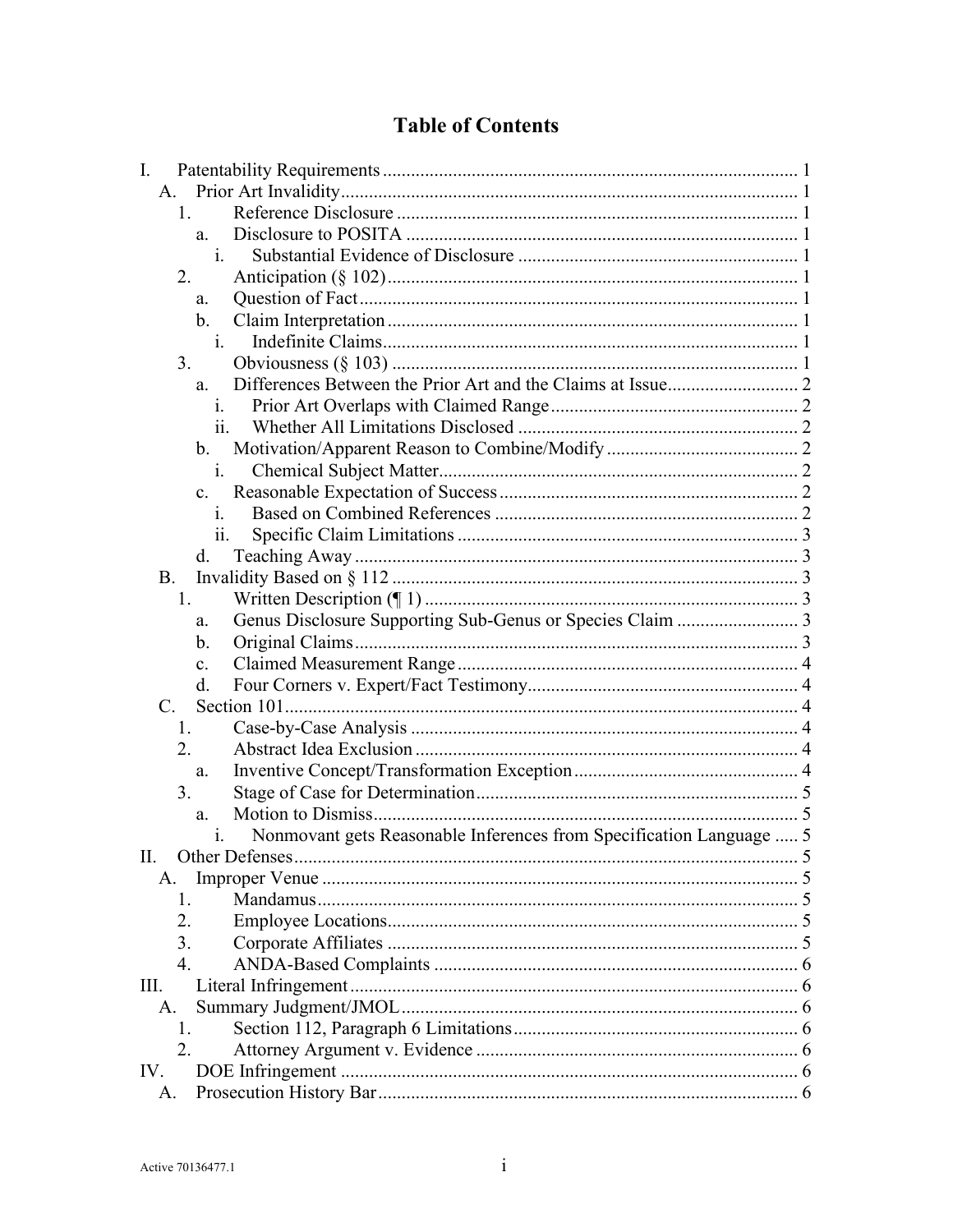| 1.             |                                                                        |  |  |  |  |  |
|----------------|------------------------------------------------------------------------|--|--|--|--|--|
|                | a.                                                                     |  |  |  |  |  |
| V.             |                                                                        |  |  |  |  |  |
| A.             |                                                                        |  |  |  |  |  |
| 1.             |                                                                        |  |  |  |  |  |
|                | a.                                                                     |  |  |  |  |  |
|                | $\mathbf{1}$ .                                                         |  |  |  |  |  |
|                |                                                                        |  |  |  |  |  |
|                | $\mathbf{b}$ .                                                         |  |  |  |  |  |
| VI.            |                                                                        |  |  |  |  |  |
| A.             |                                                                        |  |  |  |  |  |
| 1.             |                                                                        |  |  |  |  |  |
|                |                                                                        |  |  |  |  |  |
| 1.             |                                                                        |  |  |  |  |  |
|                | a.                                                                     |  |  |  |  |  |
| 2.             |                                                                        |  |  |  |  |  |
|                | a.                                                                     |  |  |  |  |  |
|                | $\mathbf b$ .                                                          |  |  |  |  |  |
| 3.             |                                                                        |  |  |  |  |  |
|                | a.                                                                     |  |  |  |  |  |
| 4.             |                                                                        |  |  |  |  |  |
|                | a.                                                                     |  |  |  |  |  |
|                | $\mathbf{b}$ .                                                         |  |  |  |  |  |
|                |                                                                        |  |  |  |  |  |
|                |                                                                        |  |  |  |  |  |
| 1.             |                                                                        |  |  |  |  |  |
|                | a.                                                                     |  |  |  |  |  |
| 2.             |                                                                        |  |  |  |  |  |
|                |                                                                        |  |  |  |  |  |
| 1.             |                                                                        |  |  |  |  |  |
|                | a.                                                                     |  |  |  |  |  |
|                | $\mathbf{1}$ .                                                         |  |  |  |  |  |
| Ε.             |                                                                        |  |  |  |  |  |
|                |                                                                        |  |  |  |  |  |
| VII.           |                                                                        |  |  |  |  |  |
| $\mathsf{A}$ . |                                                                        |  |  |  |  |  |
| 1.             |                                                                        |  |  |  |  |  |
| <b>B.</b>      |                                                                        |  |  |  |  |  |
| L.             |                                                                        |  |  |  |  |  |
|                | a.                                                                     |  |  |  |  |  |
| C.             |                                                                        |  |  |  |  |  |
| 1.             |                                                                        |  |  |  |  |  |
| VIII.          |                                                                        |  |  |  |  |  |
| A.             | New Arguments/Issues on Appeal/Forfeiture/Waiver/Judicial Estoppel  10 |  |  |  |  |  |
| 1.             |                                                                        |  |  |  |  |  |
|                | a.                                                                     |  |  |  |  |  |
|                | b.                                                                     |  |  |  |  |  |
|                |                                                                        |  |  |  |  |  |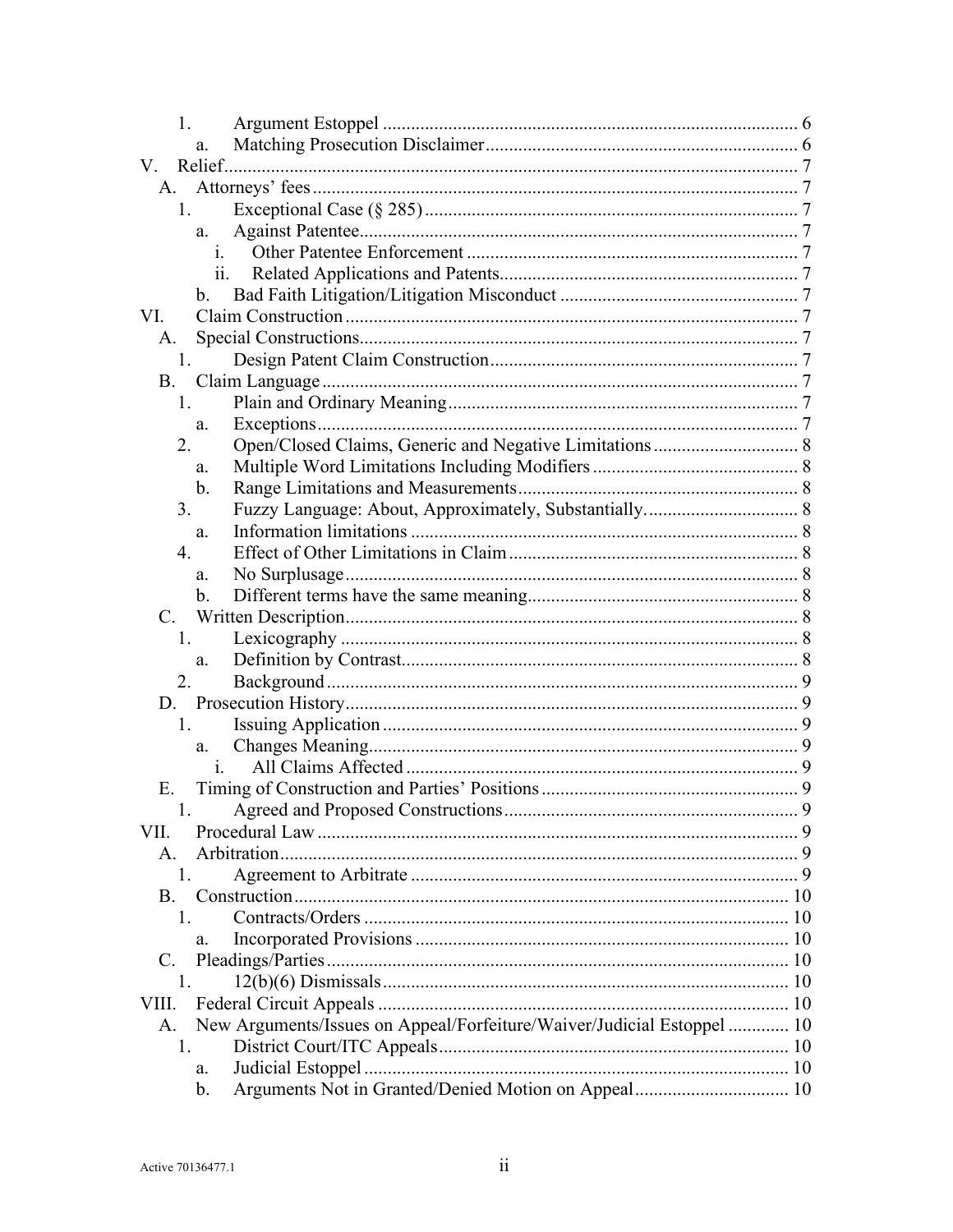|                      | $\mathbf{1}$ . |  |
|----------------------|----------------|--|
| Β.                   |                |  |
| 1.                   |                |  |
|                      | a.             |  |
| 2.                   |                |  |
|                      | a.             |  |
| 3.                   |                |  |
|                      | a.             |  |
|                      | 1.             |  |
|                      | 11.            |  |
|                      | 111.           |  |
| $\mathcal{C}$ .      |                |  |
| D.                   |                |  |
| $1_{-}$              |                |  |
|                      | a.             |  |
| $E_{\rm{r}}$         |                |  |
| $\mathbf{1}_{\cdot}$ |                |  |
| IX.                  |                |  |
| $\mathsf{A}$ .       |                |  |
| 1.                   |                |  |
| $\overline{2}$ .     |                |  |
|                      | a.             |  |
| 3.                   |                |  |
|                      | a.             |  |
| 4.                   |                |  |
| B.                   |                |  |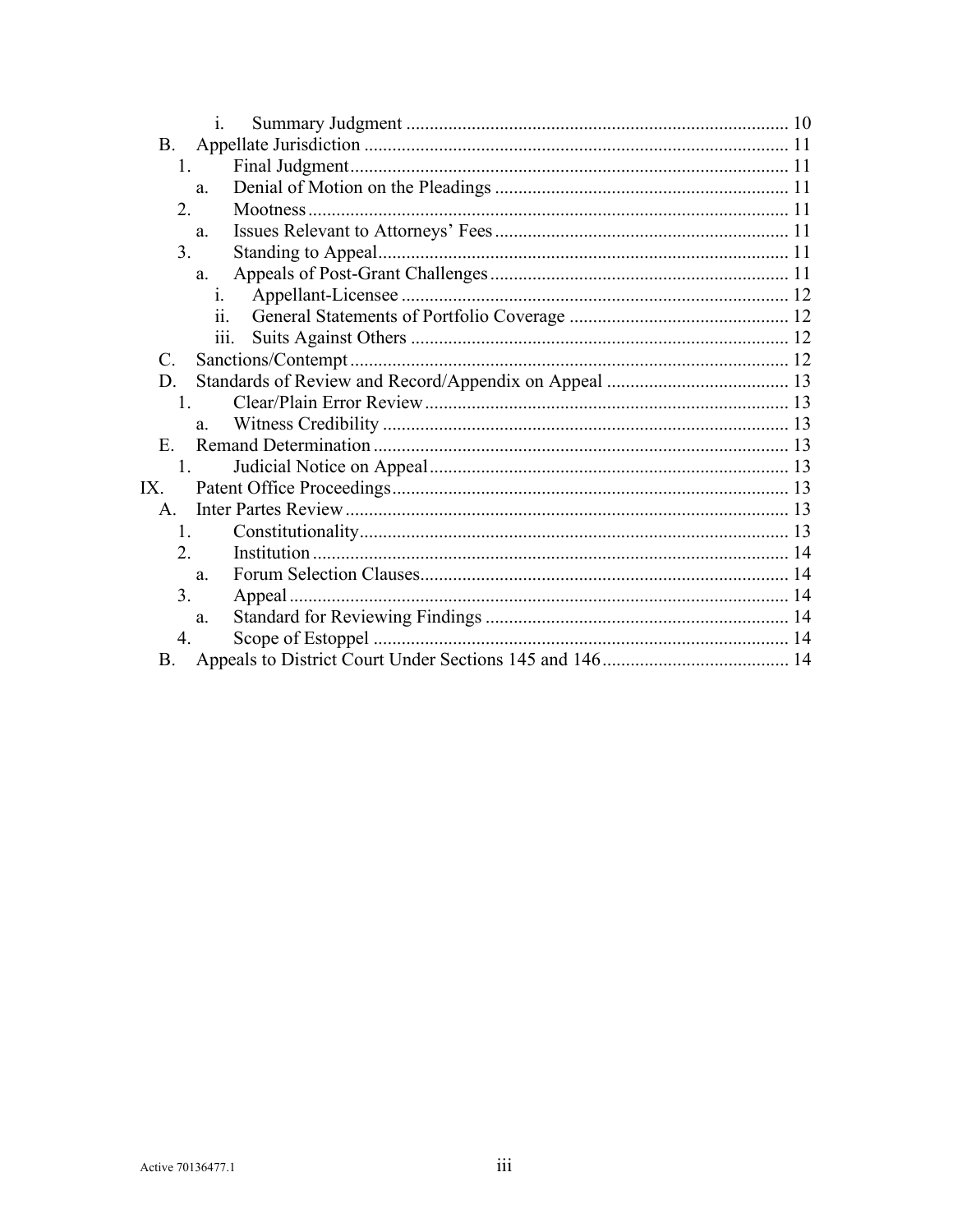### <span id="page-3-1"></span><span id="page-3-0"></span>**I. Patentability Requirements**

- <span id="page-3-2"></span>**A. Prior Art Invalidity** 
	- **1. Reference Disclosure**

### **a. Disclosure to POSITA**

#### **i. Substantial Evidence of Disclosure**

<span id="page-3-4"></span><span id="page-3-3"></span>"[T]he Board found that it was standard practice in the field to describe lipid particles by the composition of components in the input formulation. The Board further relied on the disclosures of the prior art and the '435 patent itself, as well as the testimony of expert witnesses." "[T]he question for the Board was whether the '554 publication discloses at least one composition that falls within the claimed ranges. The Board weighed the evidence and found, as a factual matter, that the '554 publication disclosed at least one composition that anticipates the claims." ModernaTx, Inc. v. Arbutus Biopharma Corp., 2020-1184, 12/1/21.

### **2. Anticipation (§ 102)**

#### **a. Question of Fact**

<span id="page-3-7"></span><span id="page-3-6"></span><span id="page-3-5"></span>"Although anticipation is ultimately a question of fact, the Board's predicate decision that the article of manufacture identified in the claim is not limiting was a legal conclusion." In re SurgiSil, L.L.P., 2020-1940, 10/4/21.

#### **b. Claim Interpretation**

#### **i. Indefinite Claims**

<span id="page-3-8"></span>"Importantly, it is not always impossible to adjudicate a prior-art challenge, one way or the other, just because some aspect of a claim renders the claim indefinite. For example, the indefiniteness of one limitation may not preclude the Board from rejecting a challenge by finding that another limitation is missing from the argued prior art and its argued combinations and modifications. In the other direction, if a claim limitation requires alternative limitations A or B, and A is indefinite, but B is not, the Board may well be able to determine that the argued prior art and its argued combinations or modifications cover the B option, thus satisfying the A or B limitation." Intel Corp. v. Qualcomm Inc., 2020- 1828, 12/28/21 (citations omitted).

# **3. Obviousness (§ 103)**

<span id="page-3-9"></span>"An obviousness determination generally requires a finding that 'all claimed limitations are disclosed in the prior art,' and 'that a person of ordinary skill in the art would have been motivated to combine or modify the teachings in the prior art and would have had a reasonable expectation of success in doing so.'" Univ. of Strathclyde v. Clear-Vu Lighting LLC, 2020-2243, 11/4/21 (citations omitted).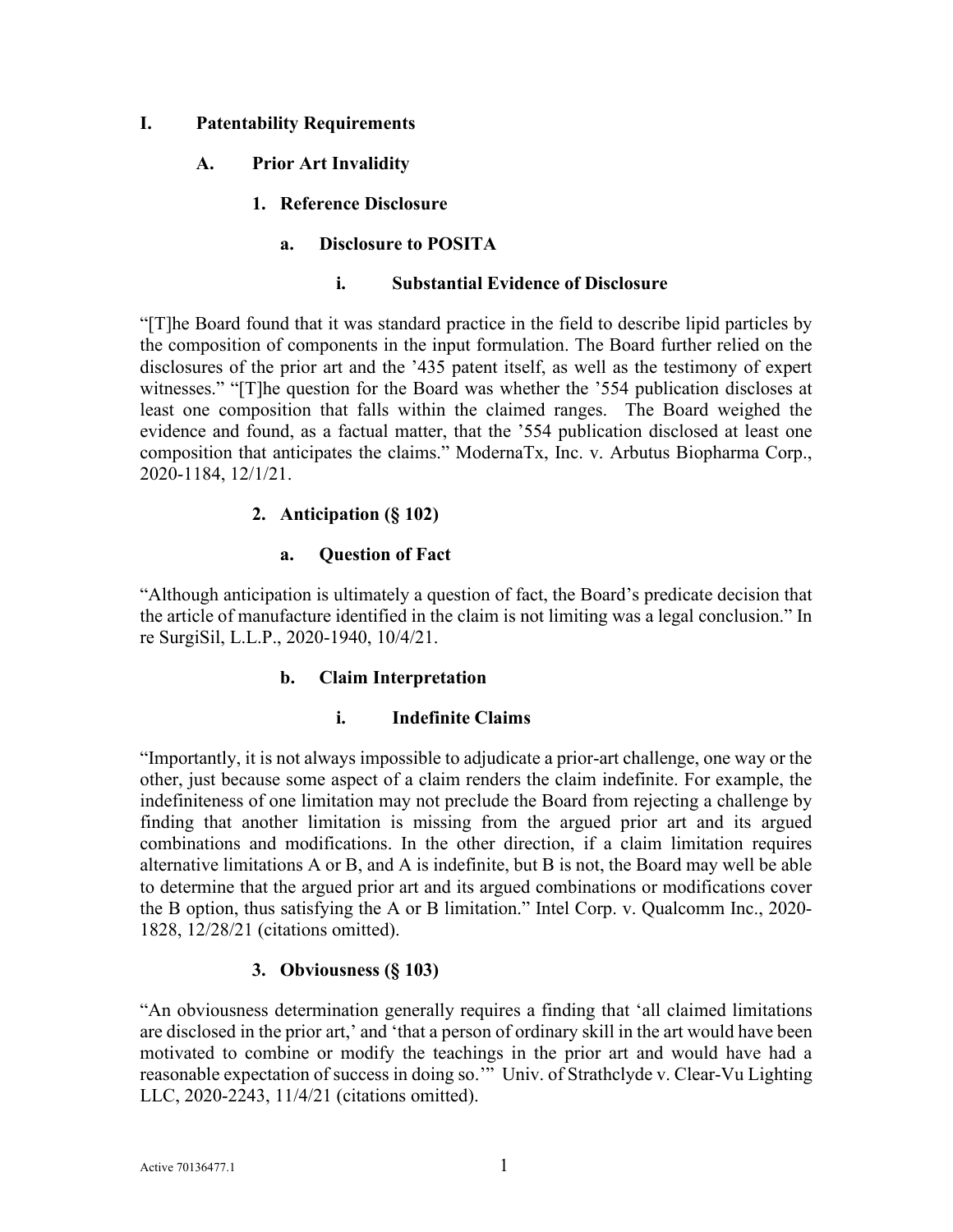### **a. Differences Between the Prior Art and the Claims at Issue**

### **i. Prior Art Overlaps with Claimed Range**

<span id="page-4-1"></span><span id="page-4-0"></span>"Before the presumption of obviousness could be applied, Moderna would have to first show that, despite the lack of an express disclosure in the references, a person of ordinary skill would have nevertheless understood that the '196 PCT and the '189 publication teach or suggest a range for the phospholipid component that overlaps with the claimed range. Moderna has failed to make that threshold showing." ModernaTx, Inc. v. Arbutus Biopharma Corp., 2020-2329, 12/1/21.

### **ii. Whether All Limitations Disclosed**

<span id="page-4-2"></span>"Importantly, the claims require that the inactivation is a result of exposing bacteria to 400– 420 nm light *without using a photosensitizer*, which is neither taught nor suggested by the prior art of record. We decline Clear-Vu's invitation to read the inactivation limitation in isolation, divorced from the claim as a whole." Univ. of Strathclyde v. Clear-Vu Lighting LLC, 2020-2243, 11/4/21 (emphasis in original).

### **b. Motivation/Apparent Reason to Combine/Modify**

### **i. Chemical Subject Matter**

<span id="page-4-4"></span><span id="page-4-3"></span>"Substantial evidence supports the Board's finding that the general working conditions disclosed in the prior art did not encompass the claimed invention, i.e., there was no overlap in ranges." Teva Pharms. USA, Inc. v. Corcept Therapeutics, Inc., 2021-1360, 12/7/21.

"Then the question would be whether Moderna showed that reaching the claimed ranges for these result-effective variables would have been achievable through routine optimization. Moderna failed to make that showing. Moderna provided evidence of general considerations to be taken into account with respect to each individual component. But Moderna's evidence failed to address the interdependence of the claimed lipid components and how adjustments would affect the nucleic acid-lipid particle as a whole." ModernaTx, Inc. v. Arbutus Biopharma Corp., 2020-2329, 12/1/21.

#### **c. Reasonable Expectation of Success**

#### **i. Based on Combined References**

<span id="page-4-6"></span><span id="page-4-5"></span>"[N]either [combined reference] provides a skilled artisan with any evidence or data or other promising information showing successful [claimed result]. These references thus contain no suggestion that a skilled artisan would reasonably expect that [claimed composition] could be [claimed result]." Univ. of Strathclyde v. Clear-Vu Lighting LLC, 2020-2243, 11/4/21.

"In this case, where the prior art evidences only failures to achieve that at which the inventors succeeded, no reasonable fact finder could find an expectation of success based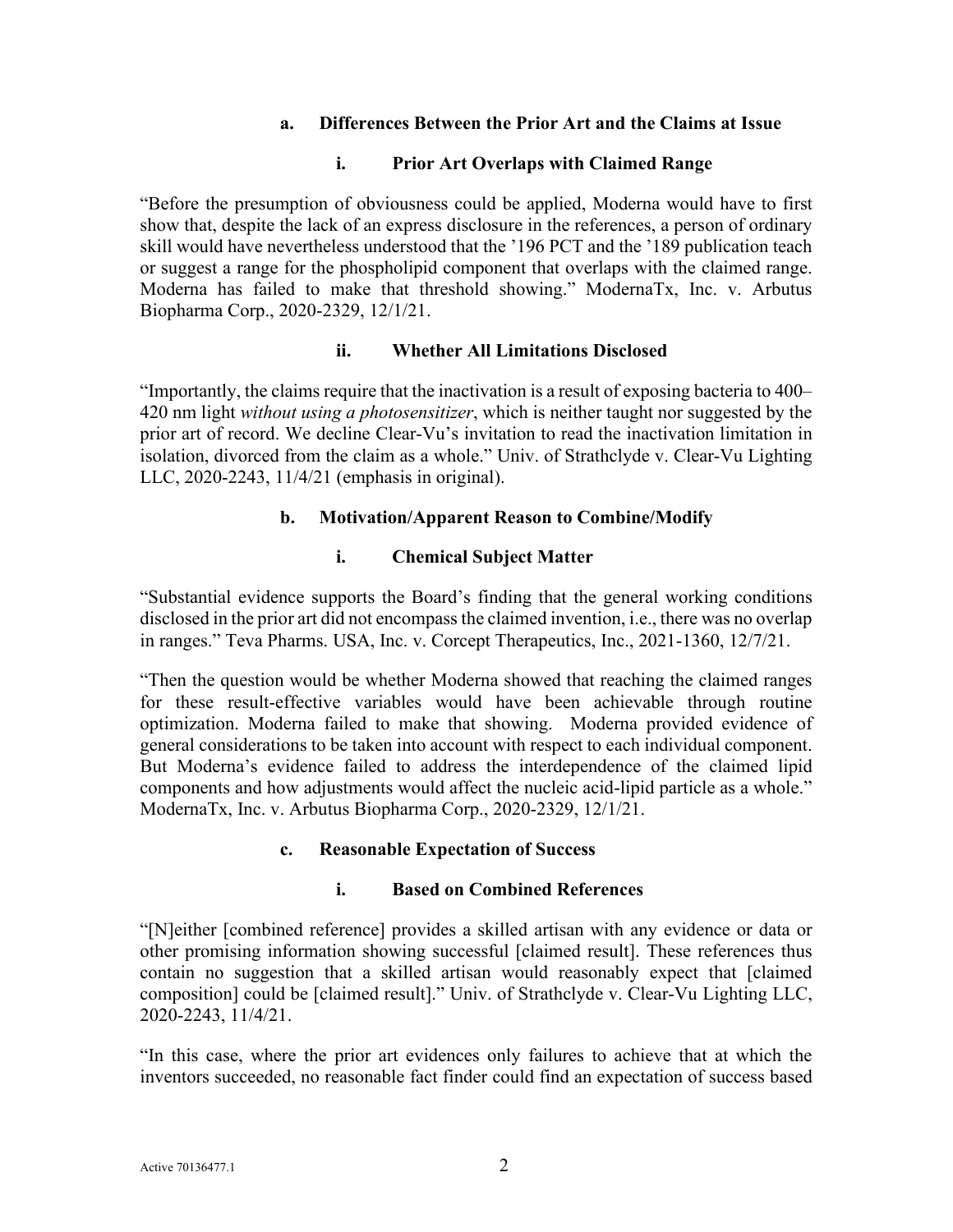on the teachings of that *same* prior art." Univ. of Strathclyde v. Clear-Vu Lighting LLC, 2020-2243, 11/4/21 (emphasis in original).

# **ii. Specific Claim Limitations**

<span id="page-5-0"></span>"The Board did not err by requiring Teva to show a reasonable expectation of success for a specific mifepristone dosage. The reasonable-expectation-of-success analysis must be tied to the scope of the claimed invention." "Teva was required to prove a reasonable expectation of success in achieving the specific invention claimed, a 600 mg dosage." Teva Pharms. USA, Inc. v. Corcept Therapeutics, Inc., 2021-1360, 12/7/21.

# **d. Teaching Away**

<span id="page-5-1"></span>"Although true [that the reference] itself does not contain explicit disparagement of the control formulations, the district court properly relied on expert testimony regarding how a skilled artisan would interpret the data in [the reference] to find implicit disparagement. Indeed, whether a reference teaches away must be determined from the viewpoint of a skilled artisan. And, as discussed above, the district court credited [the expert]'s testimony that a person of ordinary skill in the art would have known that the control formulations were unsuitable for further experimentation, thus "discouraging investigation into" these formulations." AstraZeneca AB v. Mylan Pharms. Inc., 2021-1729, 12/8/21.

# <span id="page-5-3"></span><span id="page-5-2"></span>**B. Invalidity Based on § 112**

# **1. Written Description (¶ 1)**

# **a. Genus Disclosure Supporting Sub-Genus or Species Claim**

<span id="page-5-4"></span>"The '514 Patent, as issued, features multiple claims that are drawn exclusively to the specific DMF480 dose, but the specification's focus on basic research and broad DMFdosage ranges show that the inventors did not possess a therapeutically effective DMF480 dose at the time of filing in 2007." Biogen Int'l GmbH v. Mylan Pharms. Inc., 2020-1933, 11/30/21.

"[T]he district court did not clearly err in finding that a skilled artisan would not have recognized, based on the single passing reference to a DMF480 dose in the disclosure, that DMF480 would have been efficacious in the treatment of MS, particularly because the specifica-tion's only reference to DMF480 was part of a wide DMF-dosage range and not listed as an independent therapeutically efficacious dose." Biogen Int'l GmbH v. Mylan Pharms. Inc., 2020-1933, 11/30/21.

# **b. Original Claims**

<span id="page-5-5"></span>"[T]he range was not expressly claimed in the '571 application; if it had been, that could have constituted written description support." Indivior UK Ltd. v. Dr. Reddy's Lab'ys S.A., 2020-2073, 11/24/21.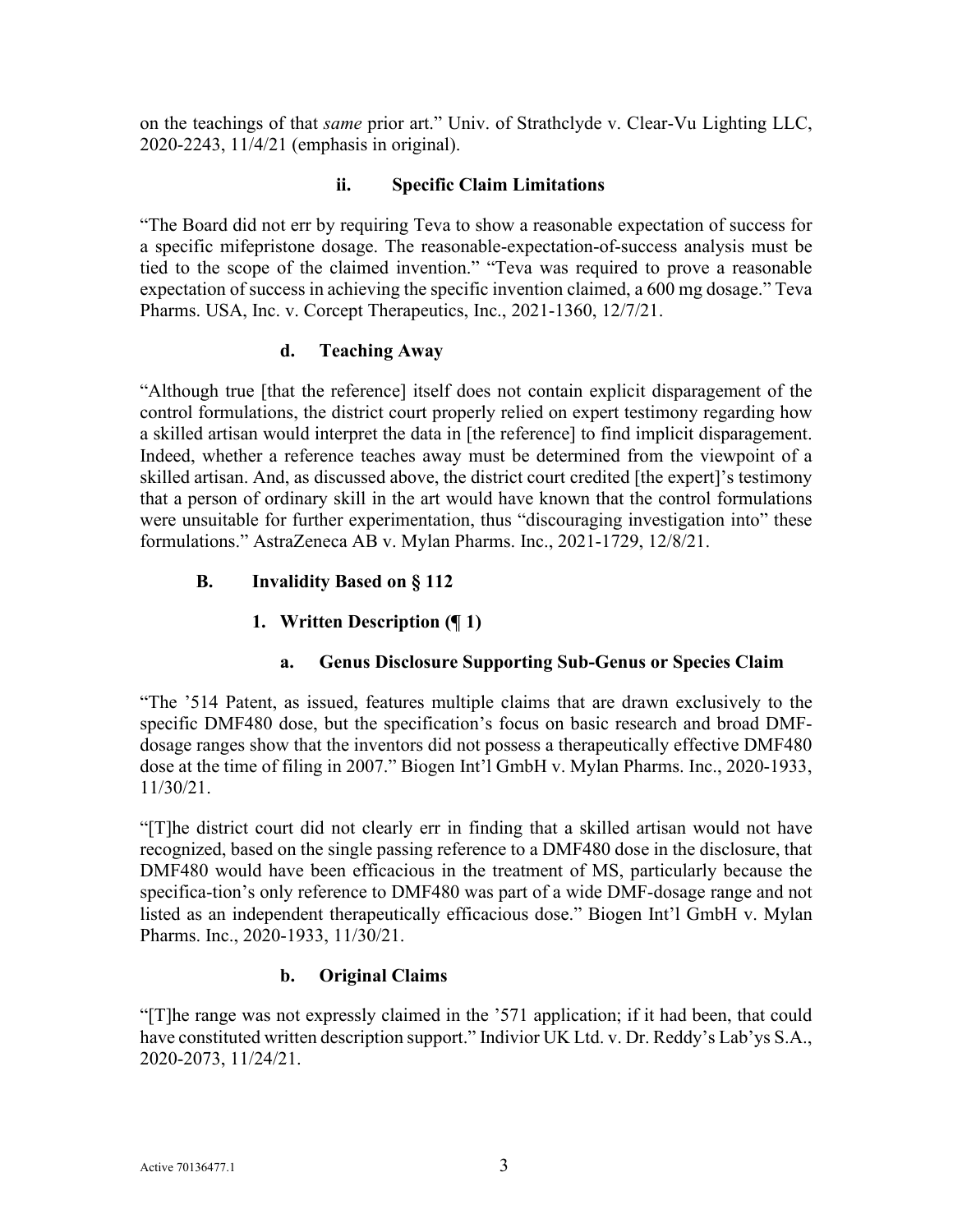### **c. Claimed Measurement Range**

<span id="page-6-0"></span>"We have said that it is not necessary that the limitations of a claim be set forth in haec verba, id. at 1352, or, presumably, in the case where numbers, not words, are at issue, in haec numera. But the specification must indicate with some clarity what the claim recites. In the case of a claimed range, a skilled artisan must be able to reasonably discern a disclosure of that range." Indivior UK Ltd. v. Dr. Reddy's Lab'ys S.A., 2020-2073, 11/24/21.

"[The specification has particular values, but] these values do not constitute ranges; they are only specific, particular examples. For written description support of a claimed range, more clarity is required." Indivior UK Ltd. v. Dr. Reddy's Lab'ys S.A., 2020-2073, 11/24/21.

# **d. Four Corners v. Expert/Fact Testimony**

<span id="page-6-1"></span>"[G]iven that claim 8 does not recite a range, but only a specific amount, which can be derived by selection and addition of [specification's disclosure of] the amounts of selected, but identified, components, we accept that there is substantial evidence to support" the Board's finding of written description. Indivior UK Ltd. v. Dr. Reddy's Lab'ys S.A., 2020- 2073, 11/24/21.

# <span id="page-6-2"></span>**C. Section 101**

# **1. Case-by-Case Analysis**

<span id="page-6-3"></span>"While prior cases can be helpful in analyzing eligibility, whether particular claim limitations are abstract or, as an ordered combination, involve an inventive concept that transforms the claim into patent eligible subject matter, must be decided on a case-by-case basis in light of the particular claim limitations, patent specification, and invention at issue." CosmoKey Solutions GmbH & Co. KG v. Duo Security LLC, 2020-2043, 10/4/21.

# **2. Abstract Idea Exclusion**

# **a. Inventive Concept/Transformation Exception**

<span id="page-6-5"></span><span id="page-6-4"></span>"[T]hese claims did not recite an inventive concept because the combination of longstanding conventional methods of authentication yielded expected results of an additive increase in security, and nothing in the record suggested an additional technological improvement." CosmoKey Solutions GmbH & Co. KG v. Duo Security LLC, 2020-2043, 10/4/21.

Reversing dismissal under 101 because "[w]hile authentication of a user's identity using two communication channels and a mobile phone was known at the time of the invention, nothing in the specification or anywhere else in the record supports the district court's suggestion that the last four claim steps . . . are conventional." CosmoKey Solutions GmbH & Co. KG v. Duo Security LLC, 2020-2043, 10/4/21.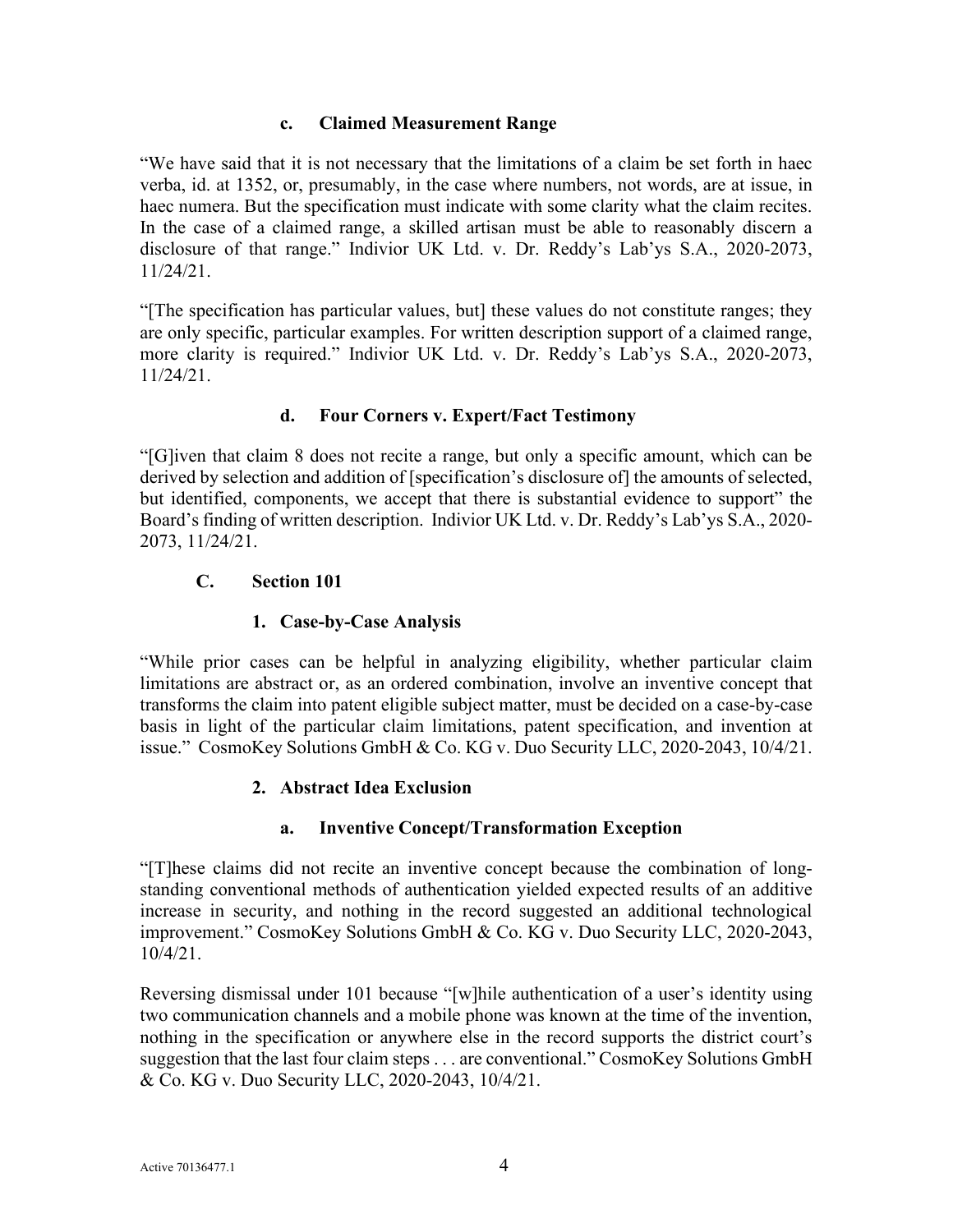### <span id="page-7-0"></span>**3. Stage of Case for Determination**

### **a. Motion to Dismiss**

### **i. Nonmovant gets Reasonable Inferences from Specification Language**

<span id="page-7-2"></span><span id="page-7-1"></span>"The district court erred in its interpretation of this passage [of the specification]. This is particularly so given the procedural posture of Duo's motion for judgment under Rule 12(c), which requires the district court to draw all reasonable inferences in favor of CosmoKey." CosmoKey Solutions GmbH & Co. KG v. Duo Security LLC, 2020-2043, 10/4/21.

### <span id="page-7-4"></span><span id="page-7-3"></span>**II. Other Defenses**

### **A. Improper Venue**

#### **1. Mandamus**

<span id="page-7-5"></span>"Unlike with motions to transfer under  $\S$  1404(a), mandamus ordinarily is unavailable for immediate review of rulings on motions asserting lack of venue under  $\S$  1400(b), because a post-judgment appeal generally is an adequate remedy for such violations." In re Medtronic, Inc., p. 4, 2022-107, 12/27/21 (nonprecedential).

### **2. Employee Locations**

<span id="page-7-6"></span>"Celgene instead points to a roster of employees who live in the state, a handful of business cards with employee names and New Jersey home addresses, and two LinkedIn profiles mentioning New Jersey. Without more, this is all too speculative to show ratification of those addresses as MPI's or Mylan Inc.'s places of business (much less that the employees themselves regularly conducted business specifically at their homes)."" Evidence of "two small storage lockers rented by MPI sales or marketing employees to store product samples" also insufficient. Celgene Corp. v. Mylan Pharms. Inc., 2021-1154, 11/5/21.

#### **3. Corporate Affiliates**

<span id="page-7-7"></span>"[I]t might be that a parent corporation might specifically ratify a subsidiary's place of business, even if the two do maintain corporate separateness." Celgene Corp. v. Mylan Pharms. Inc., 2021-1154, 11/5/21.

"[A] subsidiary's presence isn't imputed to a parent for venue unless the parties 'disregarded the corporate form in their dealings with their respective subsidiaries and affiliates.' And that wasn't shown, the district court concluded. We agree." Celgene Corp. v. Mylan Pharms. Inc., 2021-1154, 11/5/21.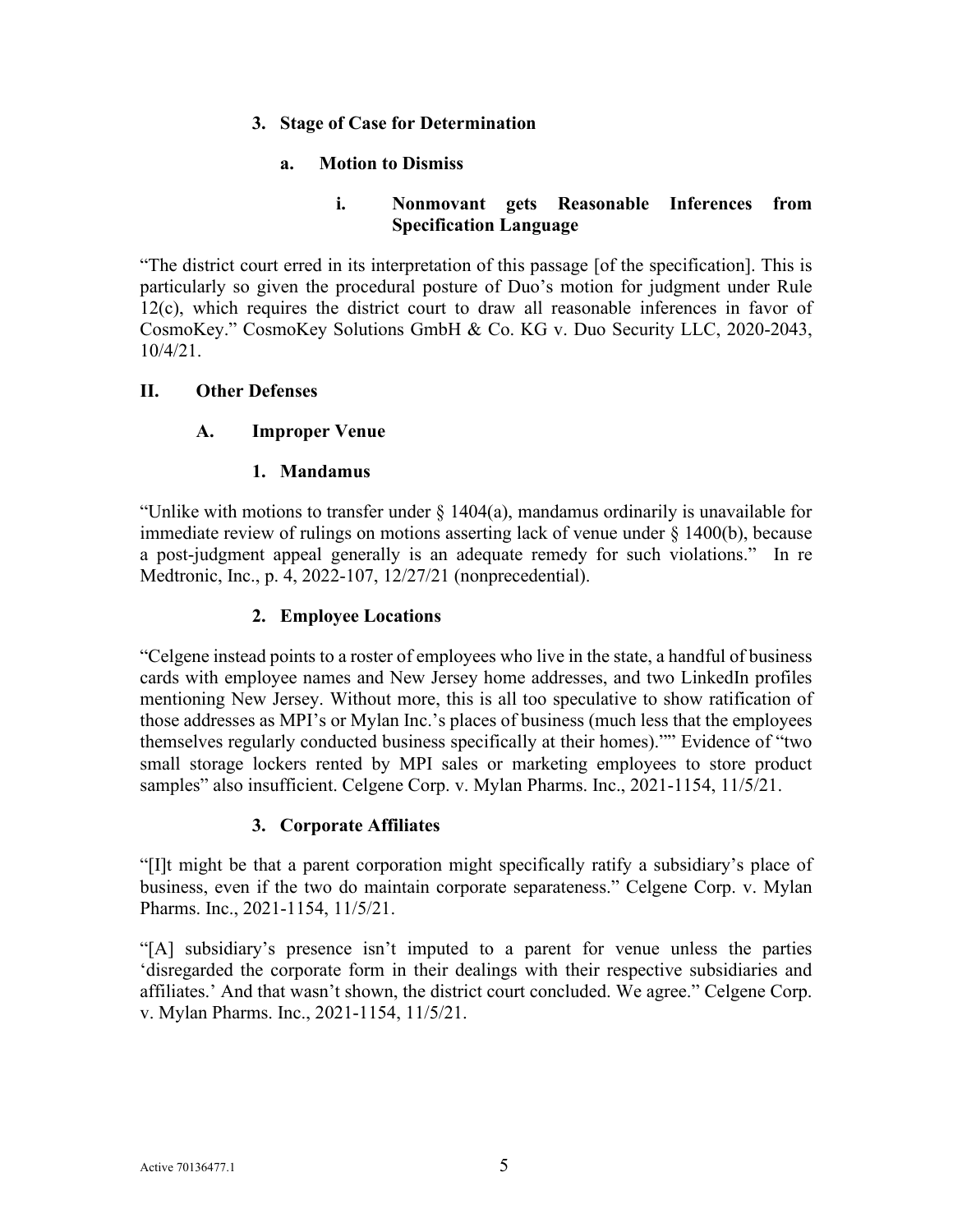### **4. ANDA-Based Complaints**

<span id="page-8-0"></span>Location notice letter does not include that jurisdiction as one where an act of infringement occurred because "[u]nder the statute and regulations, then, receipt of the notice letter occurs after and apart from the submission of the ANDA." Celgene Corp. v. Mylan Pharms. Inc., 2021-1154, 11/5/21.

### <span id="page-8-2"></span><span id="page-8-1"></span>**III. Literal Infringement**

### **A. Summary Judgment/JMOL**

### **1. Section 112, Paragraph 6 Limitations**

<span id="page-8-3"></span>SJ affirmed where "the identified structure from the specification is a "very detailed" algorithm. That algorithm includes numerous steps necessary for its function. [And patentee] neglected to address a significant fraction of that structure." "[Patentee's] infringement expert instead discussed the accused technology at only a generalized level and didn't at all discuss at least nine entire steps of the algorithm." Traxcell Techs., LLC v. Sprint Comm's Co., 2020-1852, 10/12/21.

# **2. Attorney Argument v. Evidence**

<span id="page-8-4"></span>"[Patentee's] unexplained listing of accused elements that purportedly send, receive, generate, store, or use a wireless device's location is insufficient to create a genuine issue of material fact." Traxcell Techs., LLC v. Sprint Comm's Co., 2020-1852, 10/12/21.

#### <span id="page-8-6"></span><span id="page-8-5"></span>**IV. DOE Infringement**

# <span id="page-8-7"></span>**A. Prosecution History Bar**

# **1. Argument Estoppel**

#### **a. Matching Prosecution Disclaimer**

<span id="page-8-8"></span>"Traxcell's first challenge to the application of prosecution-history estoppel is its contention that nothing was surrendered at all. We disagree with Traxcell, as explained in our claim-construction analysis." Traxcell Techs., LLC v. Nokia Solutions & Networks Oy, 2020-1852, 10/12/21.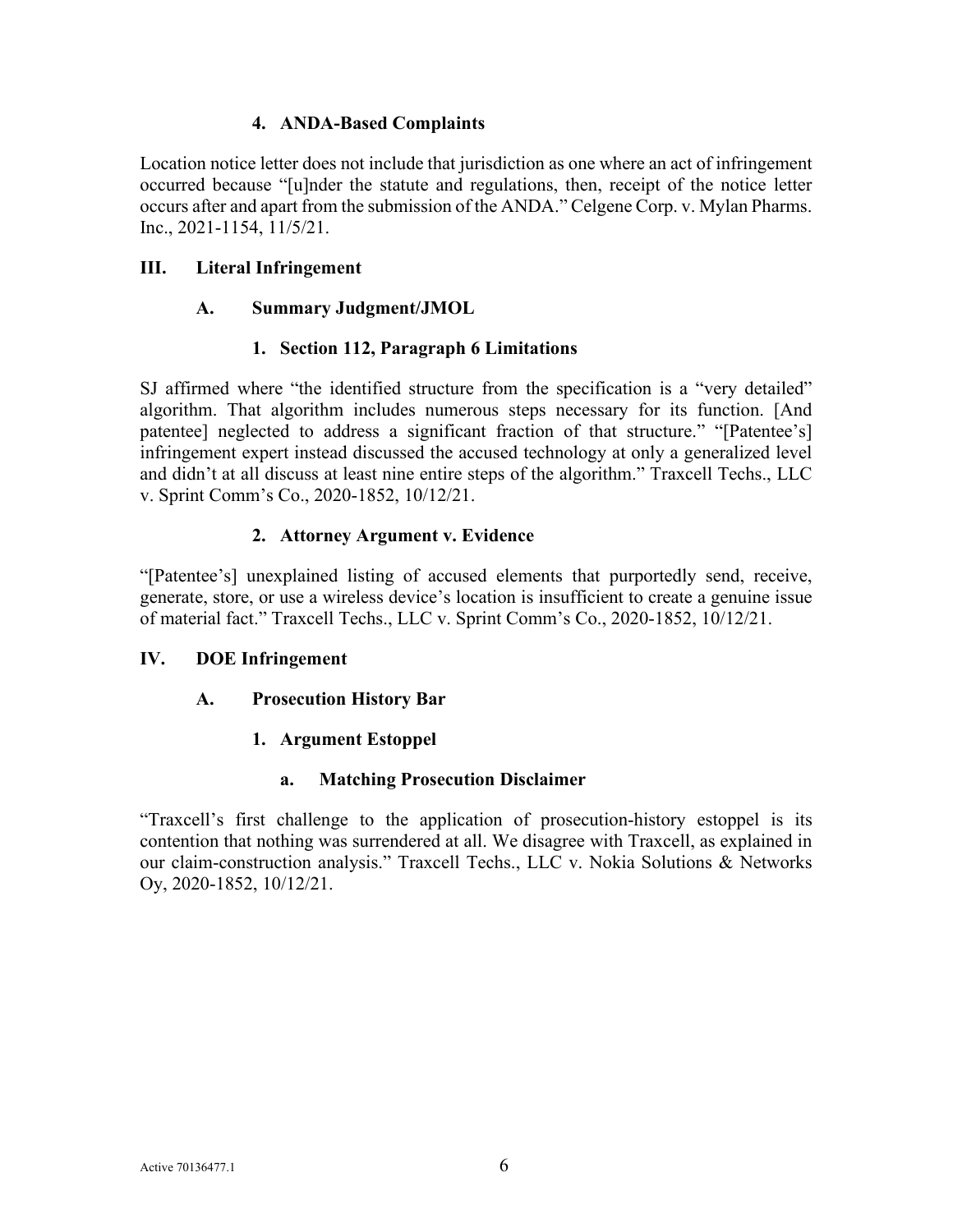### <span id="page-9-1"></span><span id="page-9-0"></span>**V. Relief**

- <span id="page-9-2"></span>**A. Attorneys' fees** 
	- **1. Exceptional Case (§ 285)**

# **a. Against Patentee**

### **i. Other Patentee Enforcement**

<span id="page-9-4"></span><span id="page-9-3"></span>"That [patentee] made representations in bad faith that it held a valid patent was within the district court's "equitable discretion" to consider as part of the totality of the circumstances of [patentee]'s infringement case." Energy Heating, LLC v. Heat On-The-Fly, LLC, 2020- 2038, 10/14/21.

# **ii. Related Applications and Patents**

<span id="page-9-5"></span>"The district court did not abuse its discretion in finding the later-issued continuation patents (which concern different claims) of little or no relevance to its exceptionality determination." Energy Heating, LLC v. Heat On-The-Fly, LLC, 2020-2038, 10/14/21.

### **b. Bad Faith Litigation/Litigation Misconduct**

<span id="page-9-6"></span>"[W]hile the "manner" or "broader conduct" of litigation is relevant under § 285, the absence of litigation *misconduct* is not separately of mandatory weight." Energy Heating, LLC v. Heat On-The-Fly, LLC, 2020-2038, 10/14/21 (emphasis in original).

# <span id="page-9-8"></span><span id="page-9-7"></span>**VI. Claim Construction**

# **A. Special Constructions**

# **1. Design Patent Claim Construction**

<span id="page-9-9"></span>"A design claim is limited to the article of manufacture identified in the claim; it does not broadly cover a design in the abstract." In re SurgiSil, L.L.P., 2020-1940, 10/4/21.

# <span id="page-9-11"></span><span id="page-9-10"></span>**B. Claim Language**

# **1. Plain and Ordinary Meaning**

# **a. Exceptions**

<span id="page-9-12"></span>"[Appellee] argues that this "ordinary meaning" controls absent lexicography or disclaimer. We disagree, as this narrow view of our precedent would necessitate adopting an acontextual construction of this disputed claim term." AstraZeneca AB v. Mylan Pharms. Inc., 2021-1729, 12/8/21 (citations omitted).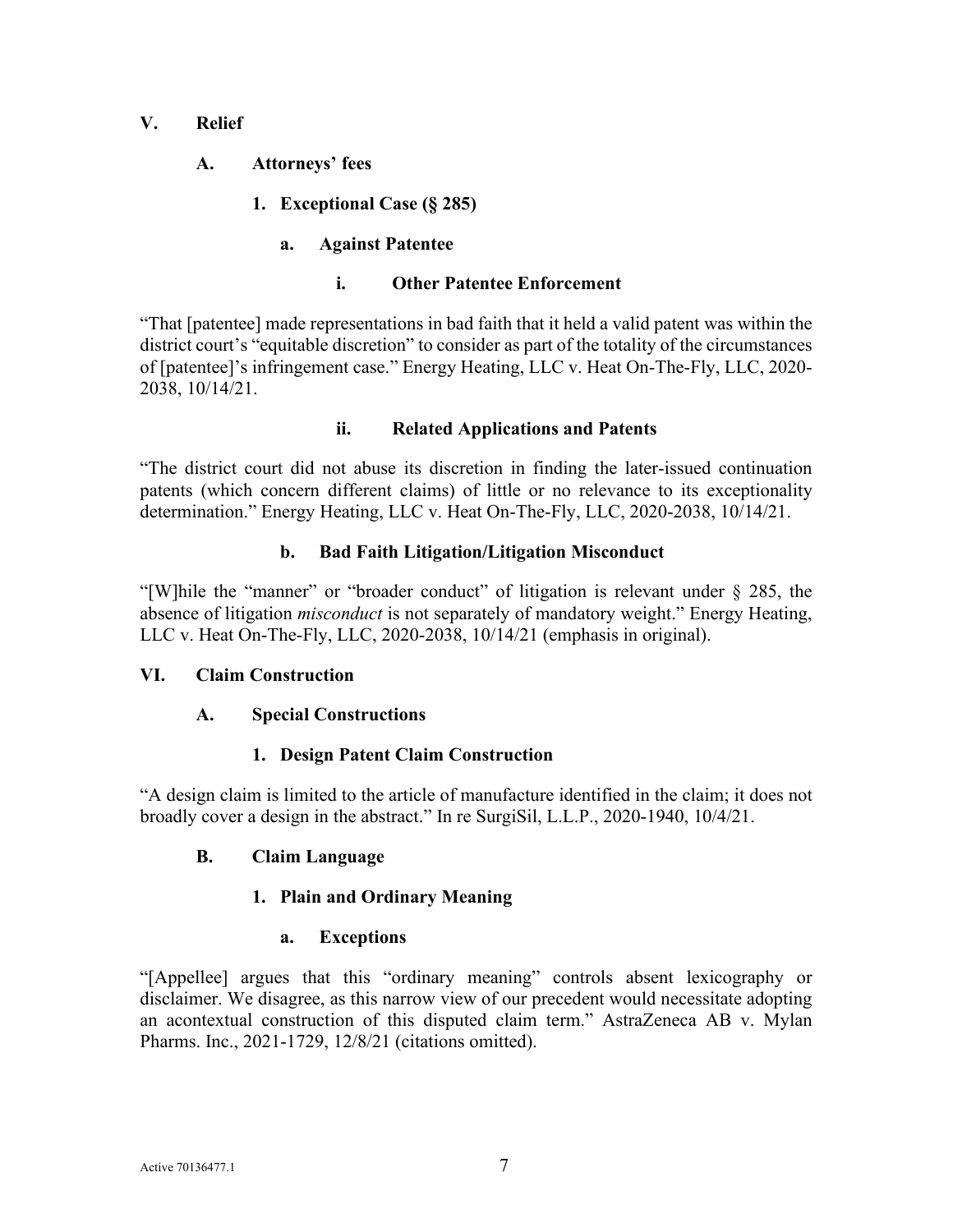# **2. Open/Closed Claims, Generic and Negative Limitations**

#### **a. Multiple Word Limitations Including Modifiers**

<span id="page-10-1"></span><span id="page-10-0"></span>"[I]t is not always appropriate to break down a phrase and give it an interpretation that is merely the sum of its parts." Intel Corp. v. Qualcomm Inc., 2020-1664, 12/28/21.

#### **b. Range Limitations and Measurements**

<span id="page-10-2"></span>Court considered "whether the concentration of PVP being "0.001%" means 0.001% within one significant figure—encompassing a concentration of PVP in the range of 0.0005% to 0.0014%, [or] precisely 0.001% w/w PVP with only "minor variations,"" and adopted "construe[d] "0.001%" as that precise number, with only minor variations, i.e., 0.00095% to 0.00104%." AstraZeneca AB v. Mylan Pharms. Inc., 2021-1729, 12/8/21.

#### **3. Fuzzy Language: About, Approximately, Substantially.**

#### **a. Information limitations**

<span id="page-10-5"></span><span id="page-10-4"></span><span id="page-10-3"></span>"[L]ocation and distance from a point are different, the court concluded. We agree." Traxcell Techs., LLC v. Sprint Comm's Co., 2020-1852, 10/12/21.

#### **4. Effect of Other Limitations in Claim**

#### **a. No Surplusage**

<span id="page-10-6"></span>"[B]ecause every buffer in our (physical) world is ultimately implemented on a physical device (i.e., hardware), a "hardware buffer" must mean something more than just a "buffer implemented in hardware," as Intel urges, or else the word "hardware" would be erased from the claims." Intel Corp. v. Qualcomm Inc., 2020-1828, 12/28/21.

#### **b. Different terms have the same meaning**

<span id="page-10-7"></span>Construing different terms the same proper "where the various claims all just seem to say the same thing differently phrased." Traxcell Techs., LLC v. Nokia Solutions & Networks Oy, 2020-1852, 10/12/21.

#### <span id="page-10-9"></span><span id="page-10-8"></span>**C. Written Description**

#### **1. Lexicography**

#### **a. Definition by Contrast**

<span id="page-10-10"></span>Claimed term RFIS found to exclude IF in part because "[a]s background, [the specification discusses RFIS and IF] This statement doesn't describe an intermediate frequency as a species of "radio frequency input signal." Rather, it uses a distinct label, "intermediate frequency (IF)."" Intel Corp. v. Qualcomm Inc., 2020-1664, 12/28/21.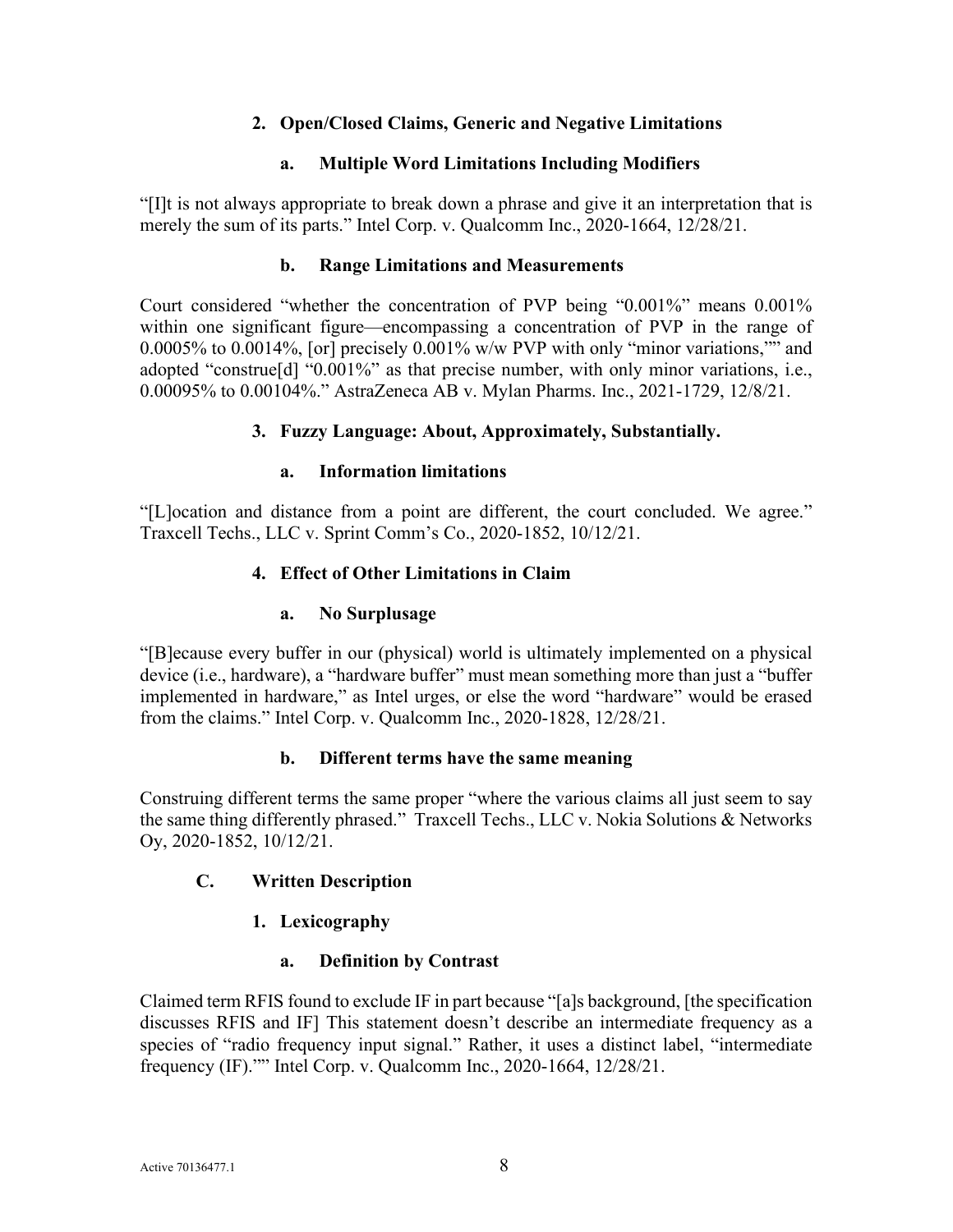### **2. Background**

<span id="page-11-0"></span>"As background, it states: [] This statement doesn't describe an intermediate frequency as a species of "radio frequency input signal." Rather, it uses a distinct label, "intermediate frequency (IF)."" Intel Corp. v. Qualcomm Inc., 2020-1664, 12/28/21.

### <span id="page-11-2"></span><span id="page-11-1"></span>**D. Prosecution History**

### **1. Issuing Application**

### **a. Changes Meaning**

### **i. All Claims Affected**

<span id="page-11-4"></span><span id="page-11-3"></span>Where "the applicant argued that its claimed invention . . . operated "without the limitation" of a 'grid pattern,'" the Court concluded that "[i]n view of the prosecution history, the disclaimer here was clear and unmistakable." The Court affirmed the expressly negative construction of ""location" to mean a "location that is not merely a position in a grid pattern."" Traxcell Techs., LLC v. Nokia Solutions & Networks Oy, 2020-1852, 10/12/21.

# <span id="page-11-5"></span>**E. Timing of Construction and Parties' Positions**

# **1. Agreed and Proposed Constructions**

<span id="page-11-6"></span>"[Patentee] insists in retrospect that this construction was wrong. But having stipulated to it, [patentee] cannot pull an about-face." Traxcell Techs., LLC v. Sprint Comm's Co., 2020-1852, 10/12/21.

#### <span id="page-11-8"></span><span id="page-11-7"></span>**VII. Procedural Law**

#### **A. Arbitration**

#### **1. Agreement to Arbitrate**

<span id="page-11-9"></span>"Absent that clear and unmistakable delegation, the issue of arbitrability should be decided by a court." ROHM Semiconductor USA, LLC v. MaxPower Semiconductor, Inc., 2021- 1709, 11/12/21.

"Virtually all courts to consider the question, including this court, have concluded that, in contracts between sophisticated parties, incorporation of rules with a provision on the subject is normally sufficient "clear and unmistakable" evidence of the parties' intent to delegate arbitrability to an arbitrator." ROHM Semiconductor USA, LLC v. MaxPower Semiconductor, Inc., 2021-1709, 11/12/21.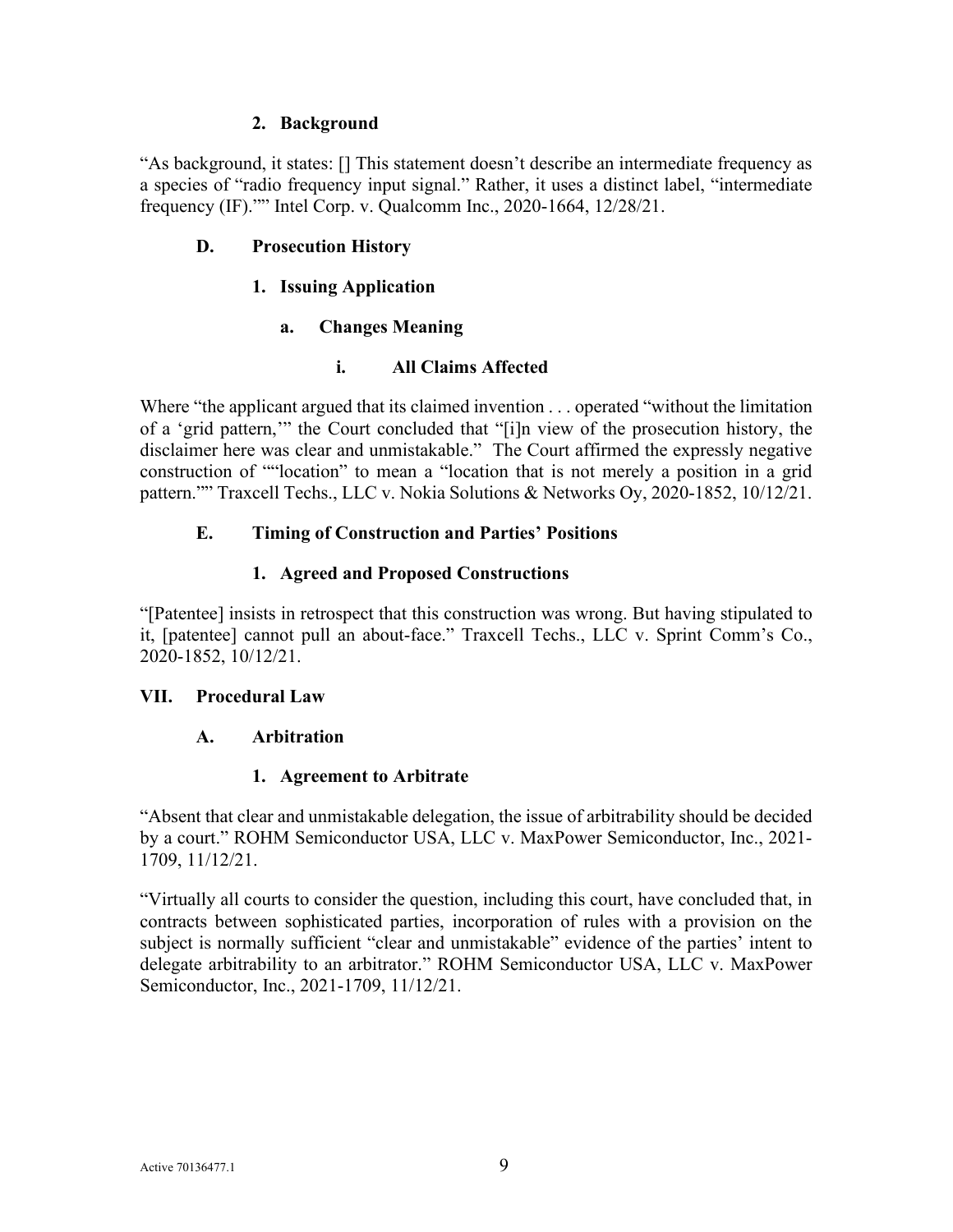### <span id="page-12-1"></span><span id="page-12-0"></span>**B. Construction**

### **1. Contracts/Orders**

### **a. Incorporated Provisions**

<span id="page-12-2"></span>"In contracts between sophisticated parties, it is fair to hold the parties to all provisions of their contract, including those incorporated by reference." ROHM Semiconductor USA, LLC v. MaxPower Semiconductor, Inc., 2021-1709, 11/12/21.

### <span id="page-12-3"></span>**C. Pleadings/Parties**

### **1. 12(b)(6) Dismissals**

<span id="page-12-4"></span>"[Appellant]'s remaining relevant allegations are . . . too conclusory." Celgene Corp. v. Mylan Pharms. Inc., 2021-1154, 11/5/21.

### <span id="page-12-6"></span><span id="page-12-5"></span>**VIII. Federal Circuit Appeals**

# <span id="page-12-7"></span>**A. New Arguments/Issues on Appeal/Forfeiture/Waiver/Judicial Estoppel**

# **1. District Court/ITC Appeals**

### **a. Judicial Estoppel**

<span id="page-12-8"></span>Under Second Circuit law, an earlier argument that "allegations of trade secret misappropriation and the willful nature of patent infringement were related to the NDA because they were premised on the disclosure of the confidential information covered by the NDA" was not sufficiently inconsistent with a later argument that "the NDA . . . is not related to patent validity disputes at the Board." Kannuu Pty Ltd. v. Samsung Elecs. Co., 2021-1638, 10/7/21.

#### **b. Arguments Not in Granted/Denied Motion on Appeal**

#### **i. Summary Judgment**

<span id="page-12-10"></span><span id="page-12-9"></span> Rejecting challenge to summary judgment based on evidence where "that evidence seems to be from another case entirely (one not even involving the Ericsson C-SON). We agree with Verizon that it is puzzling how it could be error for the district court not to account for this evidence." Traxcell Techs., LLC v. Sprint Comm's Co., n.8, 2020-1852, 10/12/21 (citations omitted).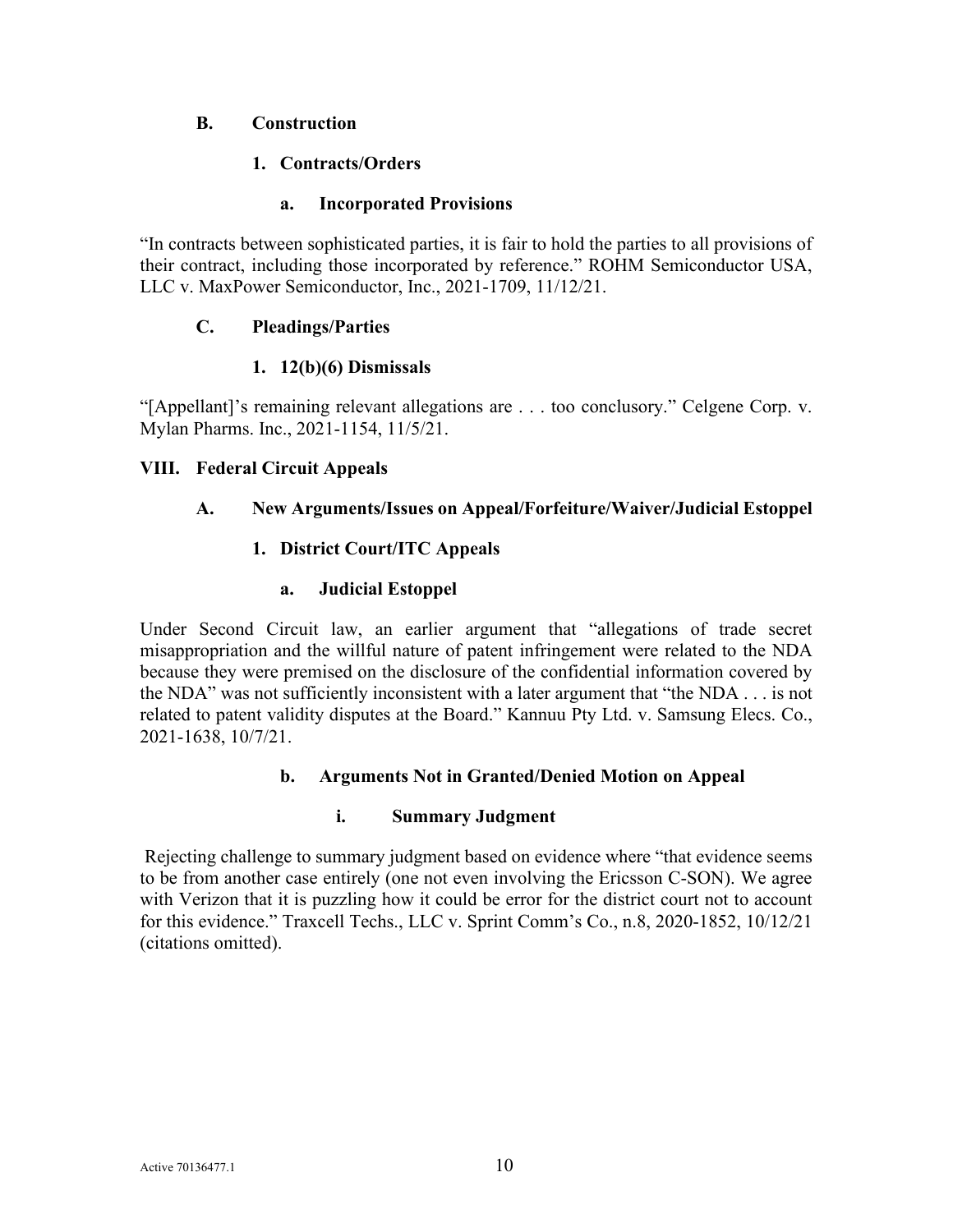# <span id="page-13-1"></span><span id="page-13-0"></span>**B. Appellate Jurisdiction**

### **1. Final Judgment**

### **a. Denial of Motion on the Pleadings**

<span id="page-13-2"></span>Reversing denial of section 101 motion on the pleadings rather than reviewing subsequent grant of motion for summary judgment on noninfringement. CardioNet, LLC v. InfoBionic, Inc, 2020-2123,10/29/21 (nonprecedential).

#### **2. Mootness**

<span id="page-13-3"></span>"Because Apple's injury disappeared before it invoked our jurisdiction, Apple's problem is lack of standing at the outset of the appeal, not mootness." Apple Inc. v. Qualcomm Inc., 2020-1683, 11/10/21.

"And even if this could be framed as mootness, vacatur would still be inappropriate because the jurisdiction-destroying event is a settlement Apple voluntarily entered." Apple Inc. v. Qualcomm Inc., 2020-1683, 11/10/21.

"[W]e are not persuaded that an impact on other cases between Acceleration Bay and third parties confers jurisdiction." Acceleration Bay LLC v. 2K Sports, Inc., 2020-1700, 10/4/21.

"It is well established that an appeal should be dismissed as moot when it is impossible to grant the appellant "any effectual relief whatever."" Acceleration Bay LLC v. 2K Sports, Inc., 2020-1700, 10/4/21 (quoting *Nasatka v. Delta Sci. Corp.*, 58 F.3d 1578, 1580 (Fed. Cir. 1995) (citation omitted)).

# **a. Issues Relevant to Attorneys' Fees**

<span id="page-13-4"></span>In *Nasatka*, we rejected the appellant's argument that the appeal was not moot because a favorable ruling would impact the parties' positions on the appellee's then-pending motion for attorney fees under 35 U.S.C. § 285. We discern no reason to decide otherwise here." Acceleration Bay LLC v. 2K Sports, Inc., 2020-1700, 10/4/21.

"Acceleration Bay argues that this court's reversal on the "final assembler" issue would grant Acceleration Bay effectual relief, and thereby avoid mootness, because it would help Acceleration Bay oppose Take Two's forthcoming "exceptional case motion." We are not persuaded." Acceleration Bay LLC v. 2K Sports, Inc., 2020-1700, 10/4/21.

# **3. Standing to Appeal**

# **a. Appeals of Post-Grant Challenges**

<span id="page-13-6"></span><span id="page-13-5"></span>"[A] party's participation in the underlying IPR before the Board is insufficient by itself to confer standing on that party to appeal the Board's decision to this Article III court." ModernaTx, Inc. v. Arbutus Biopharma Corp., 2020-1184, 12/1/21.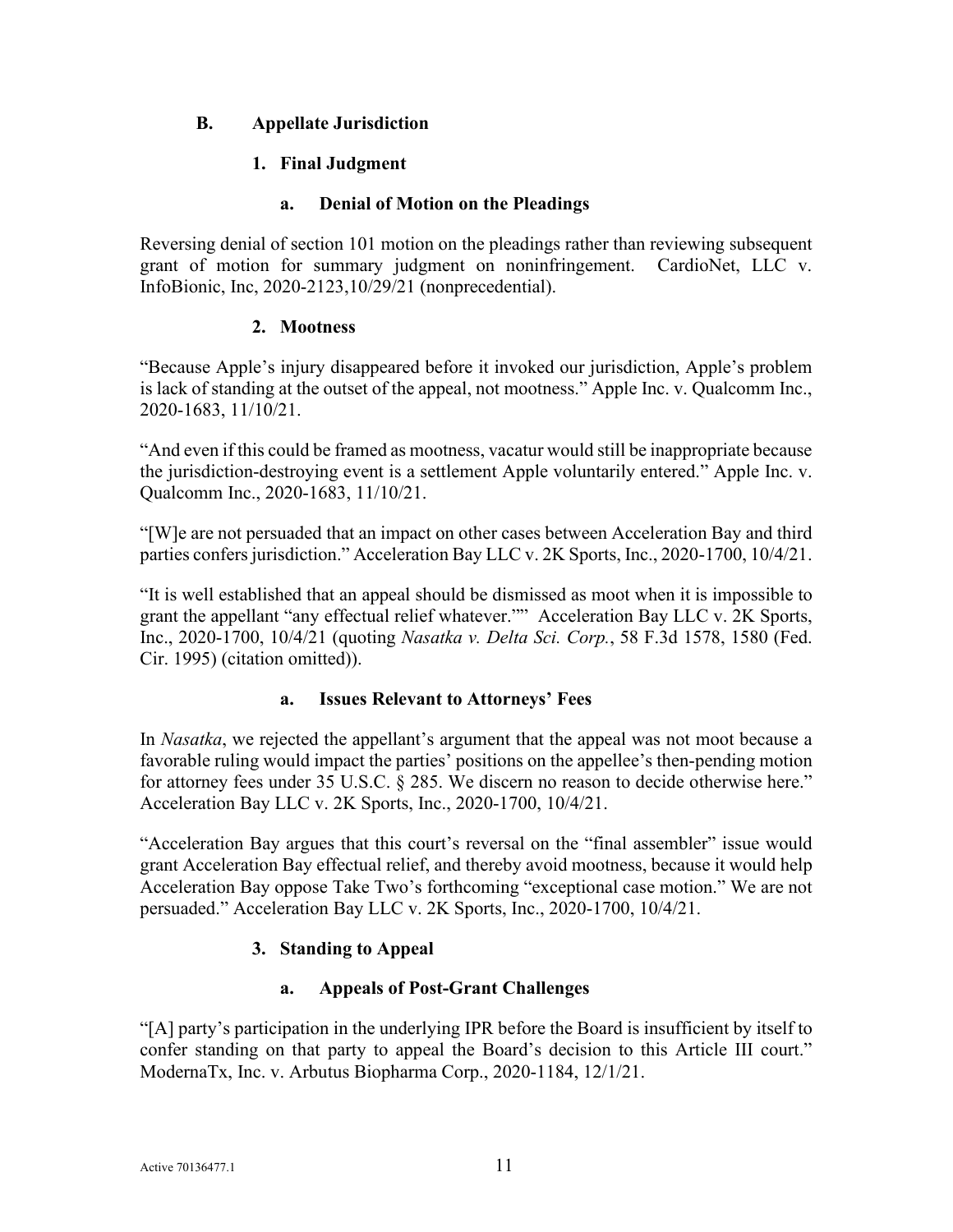"[Appellant] must show that standing existed at the time it filed its appeal and has continued to exist at all times throughout the appeal." ModernaTx, Inc. v. Arbutus Biopharma Corp., 2020-1184, 12/1/21.

#### **i. Appellant-Licensee**

<span id="page-14-0"></span>"Even if the '435 patent was the only patent that Moderna had licensed under the Acuitas sublicenses, Moderna's evidence of financial burdens from the validity of that patent is too speculative." "Moderna concedes that the last milestone payment it made under the Acuitas sublicenses was approximately five years earlier, and Mr. Ryan's declaration states only that Moderna would have to make an additional milestone payment "if and when" a future milestone is reached."" ModernaTx, Inc. v. Arbutus Biopharma Corp., 2020-1184, 12/1/21.

"Moderna has provided no evidence as to how, if at all, its obligations under the Acuitas sublicenses would change if it is successful in its attempts to have the '435 patent declared invalid while the remaining licensed patents continue to exist. Thus, Moderna has failed to meet its burden of demonstrating that it suffers an injury from the existence of the '435 patent, or that any such injury would be redressed by invalidation of that patent." ModernaTx, Inc. v. Arbutus Biopharma Corp., 2020-1184, 12/1/21.

# **ii. General Statements of Portfolio Coverage**

<span id="page-14-1"></span>Standing found based on declaration that "listed a series of public statements made by [patentee] in 2017 regarding the alleged extensive scope of its patent coverage over virtually all lipid nanoparticle ("LNP") delivery systems." "[O]n the record before us, Moderna has demonstrated enough of a risk that it will be faced with an infringement suit based on the combination of its own activities in developing the COVID-19 vaccine, Arbutus's broad public statements about its extensive patent coverage in this area, and Arbutus's refusal to grant a covenant not to sue." ModernaTx, Inc. v. Arbutus Biopharma Corp., 2020-2329, 12/1/21.

# **iii. Suits Against Others**

<span id="page-14-2"></span>"Qualcomm initiated actions against Apple Inc. (not party to this appeal) in district court and at the International Trade Commission (ITC), alleging that Apple infringed the '949 patent (and other patents) by making, selling, and using iPhone models that incorporated baseband processors made by Intel." Court found enough facts for standing even though "Intel has only shown that it manufactures the claimed "secondary processor" of the '949 patent's claimed inventions, not all the components required by the claims, given the centrality of that component to the claims, the possibility of direct infringement suits based on product testing, and the possibility of indirect infringement suits based on at least inducement." Intel Corp. v. Qualcomm Inc., 2020-1828, 12/28/21 (see also Intel Corp. v. Qualcomm Inc., 2020-1664, 12/28/21).

# **C. Sanctions/Contempt**

<span id="page-14-3"></span>"We generally have authority to award appellate fees under § 285." "Federal Circuit Rule 47.7, which requires here that "the application must be made within thirty (30) days after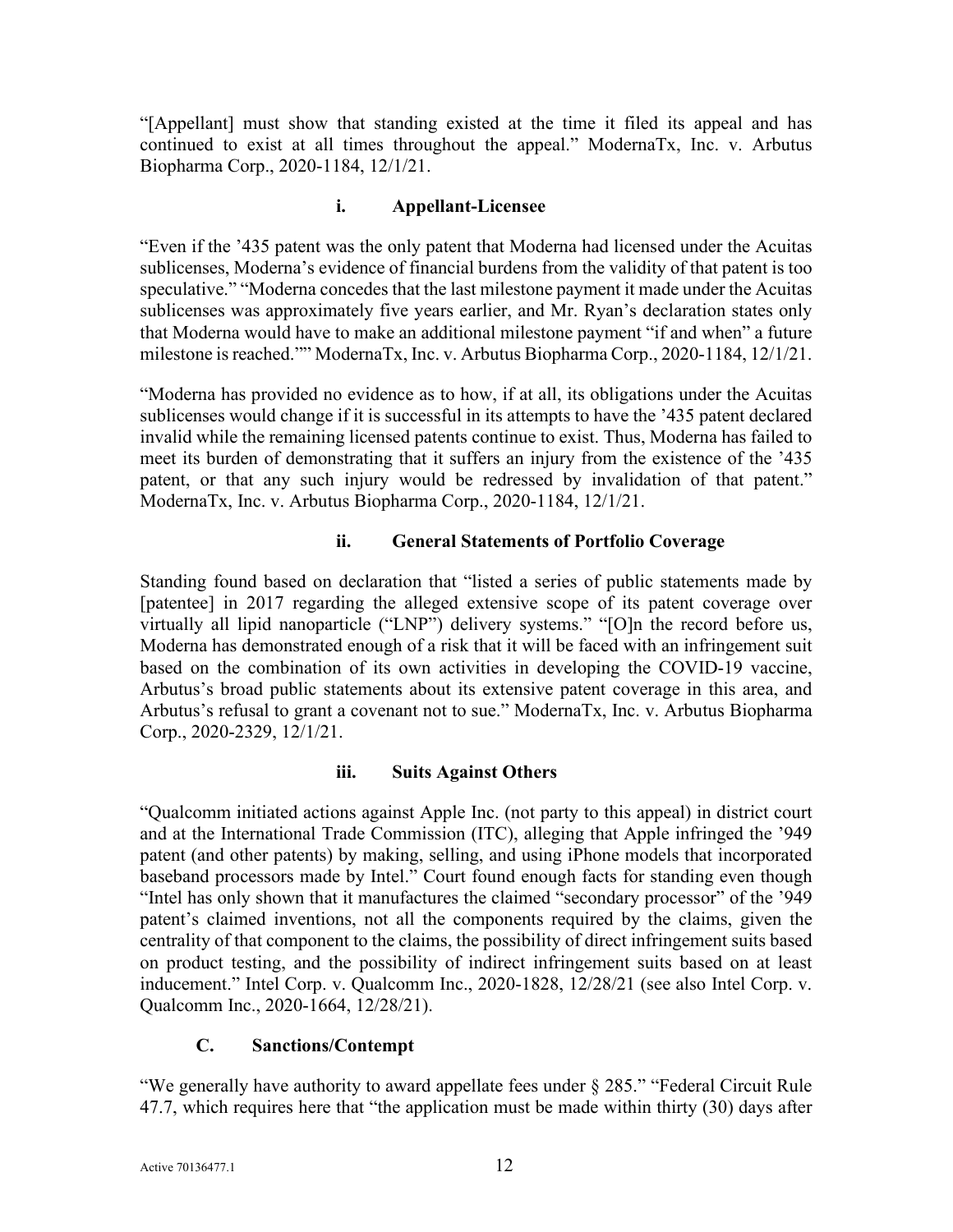entry of the judgment or order denying rehearing, whichever is later."" Energy Heating, LLC v. Heat On-The-Fly, LLC, 2020-2038, 10/14/21.

# <span id="page-15-1"></span><span id="page-15-0"></span>**D. Standards of Review and Record/Appendix on Appeal**

# **1. Clear/Plain Error Review**

# **a. Witness Credibility**

<span id="page-15-2"></span>"Courts of appeals cannot reweigh a district court's assessment of witness credibility and must take into account the "unchallenged superiority" of a district court's ability to make witness-credibility determinations and findings of fact." Biogen Int'l GmbH v. Mylan Pharms. Inc., 2020-1933, 11/30/21 (quoting *Salve Regina Coll. v. Russell*, 499 U.S. 225, 233 (1991)).

# <span id="page-15-3"></span>**E. Remand Determination**

# **1. Judicial Notice on Appeal**

<span id="page-15-4"></span>"Here, many of the proffered documents were published in the Federal Register or on the USPTO's website. Other agency documents were obtained through a Freedom of Information Act ("FOIA") request. One document is a report from the Congressional Research Service. These types of government documents are capable of being "accurately and readily determined from sources whose accuracy cannot reasonably be questioned." Mobility Workx, LLC v. Unified Patents, LLC, 2020-1441, 10/13/21.

# <span id="page-15-6"></span><span id="page-15-5"></span>**IX. Patent Office Proceedings**

# **A. Inter Partes Review**

# **1. Constitutionality**

<span id="page-15-7"></span>"The leadership APJs' role in budgeting is therefore too remote to constitute a due process violation." Mobility Workx, LLC v. Unified Patents, LLC, 2020-1441, 10/13/21.

"It follows that constitutional challenges to the statute under which the agency operates need not be raised before the agency." "[C]ongressional control of the USPTO's budget renders any agency interest in fee generation too tenuous to constitute a due process violation." Mobility Workx, LLC v. Unified Patents, LLC, 2020-1441, 10/13/21.

"[Appellant] does not dispute that APJs have access to non-AIA work or that there is sufficient non-AIA work for APJs to meet the 84 decisional unit threshold for additional compensation. Thus, even if there were an incentive to institute AIA proceedings to earn decisional units, any interest APJs have in instituting AIA proceedings to earn decisional units would be too remote to constitute a due process violation." Mobility Workx, LLC v. Unified Patents, LLC, 2020-1441, 10/13/21.